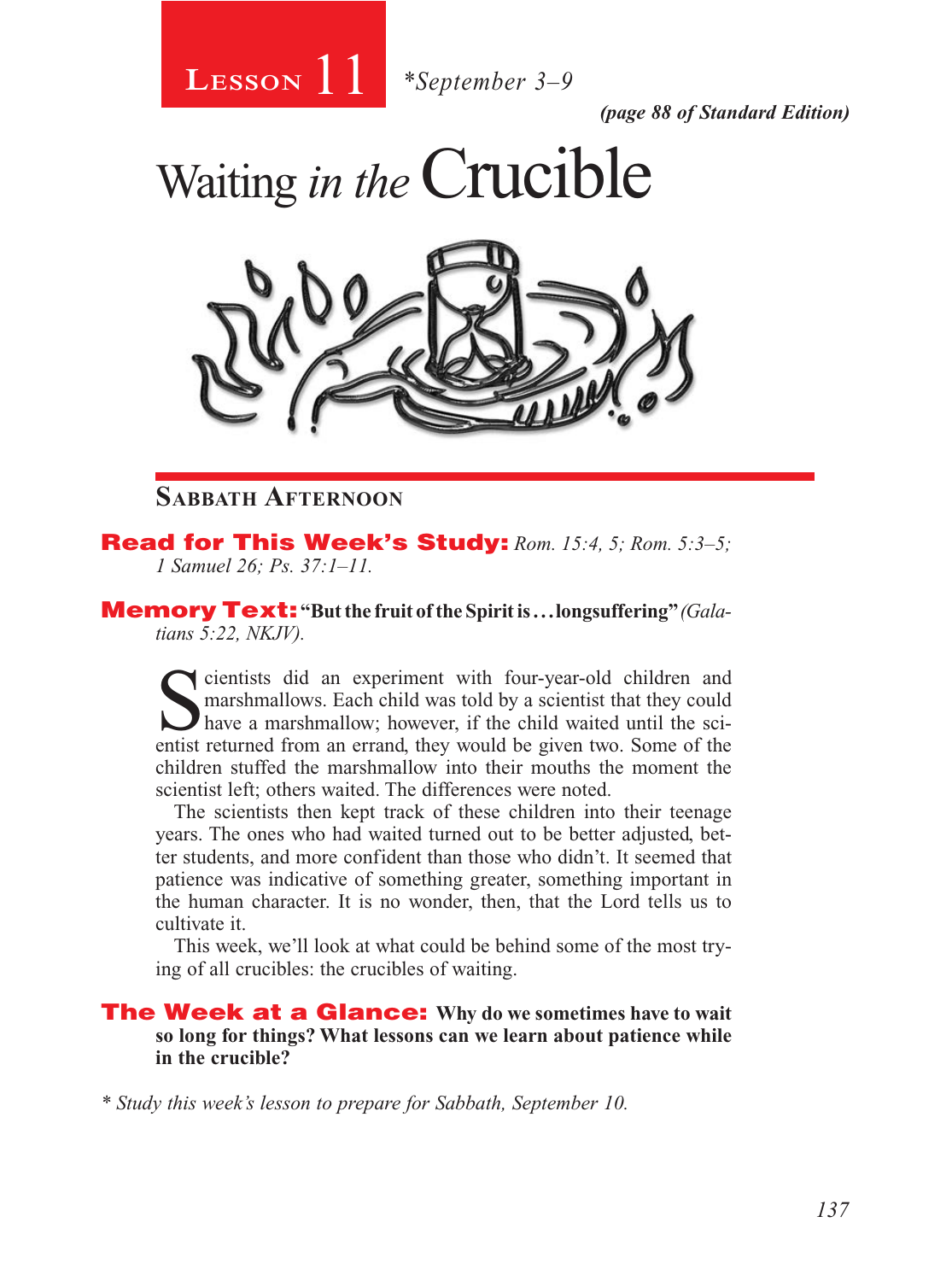*(page 89 of Standard Edition)*

## **The God of Patience**

Read **Romans 15:4, 5. What is found in these verses for us?**

We are normally impatient about things that we really want or have been promised but don't have yet. We are often satisfied only when we get what we are longing for. And because we rarely get what we want when we want it, it means that we are often doomed to irritation and impatience. And when we are in this state, it is almost impossible to maintain peace and trust in God.

\_\_\_\_\_\_\_\_\_\_\_\_\_\_\_\_\_\_\_\_\_\_\_\_\_\_\_\_\_\_\_\_\_\_\_\_\_\_\_\_\_\_\_\_\_\_\_\_\_\_\_\_

\_\_\_\_\_\_\_\_\_\_\_\_\_\_\_\_\_\_\_\_\_\_\_\_\_\_\_\_\_\_\_\_\_\_\_\_\_\_\_\_\_\_\_\_\_\_\_\_\_\_\_\_

\_\_\_\_\_\_\_\_\_\_\_\_\_\_\_\_\_\_\_\_\_\_\_\_\_\_\_\_\_\_\_\_\_\_\_\_\_\_\_\_\_\_\_\_\_\_\_\_\_\_\_\_

Waiting is painful by definition. In Hebrew, one of the words for "wait patiently" *(Ps. 37:7, NKJV)* comes from a Hebrew word that can be translated "to be much pained," "to shake," "to tremble," "to be wounded," "to be sorrowful." Learning patience is not easy; sometimes it's the very essence of what it means to be in the crucible.

\_\_\_\_\_\_\_\_\_\_\_\_\_\_\_\_\_\_\_\_\_\_\_\_\_\_\_\_\_\_\_\_\_\_\_\_\_\_\_\_\_\_\_\_\_\_\_\_\_\_\_\_

\_\_\_\_\_\_\_\_\_\_\_\_\_\_\_\_\_\_\_\_\_\_\_\_\_\_\_\_\_\_\_\_\_\_\_\_\_\_\_\_\_\_\_\_\_\_\_\_\_\_\_\_

\_\_\_\_\_\_\_\_\_\_\_\_\_\_\_\_\_\_\_\_\_\_\_\_\_\_\_\_\_\_\_\_\_\_\_\_\_\_\_\_\_\_\_\_\_\_\_\_\_\_\_\_

### Read **Psalm 27:14, Psalm 37:7, and Romans 5:3–5. What are these verses saying to us? What does patience lead to?**

While we wait, we can concentrate on one of two things. We can focus on the things that we are waiting for, or we can focus on the One who holds those things in His hands. What makes such a difference when we wait for something isn't so much how long we have to wait but our attitude while we wait. If we trust the Lord, if we have placed our lives in His hands, if we have surrendered our wills to Him, then we can trust that He will do what's best for us *when* it's best for us, no matter how hard it is sometimes to believe it.

**What things are you desperately waiting for? How can you learn to surrender everything to God and to His timing? Pray your way into an attitude of complete surrender and submission to the Lord.**

\_\_\_\_\_\_\_\_\_\_\_\_\_\_\_\_\_\_\_\_\_\_\_\_\_\_\_\_\_\_\_\_\_\_\_\_\_\_\_\_\_\_\_\_\_\_\_\_\_\_\_\_ \_\_\_\_\_\_\_\_\_\_\_\_\_\_\_\_\_\_\_\_\_\_\_\_\_\_\_\_\_\_\_\_\_\_\_\_\_\_\_\_\_\_\_\_\_\_\_\_\_\_\_\_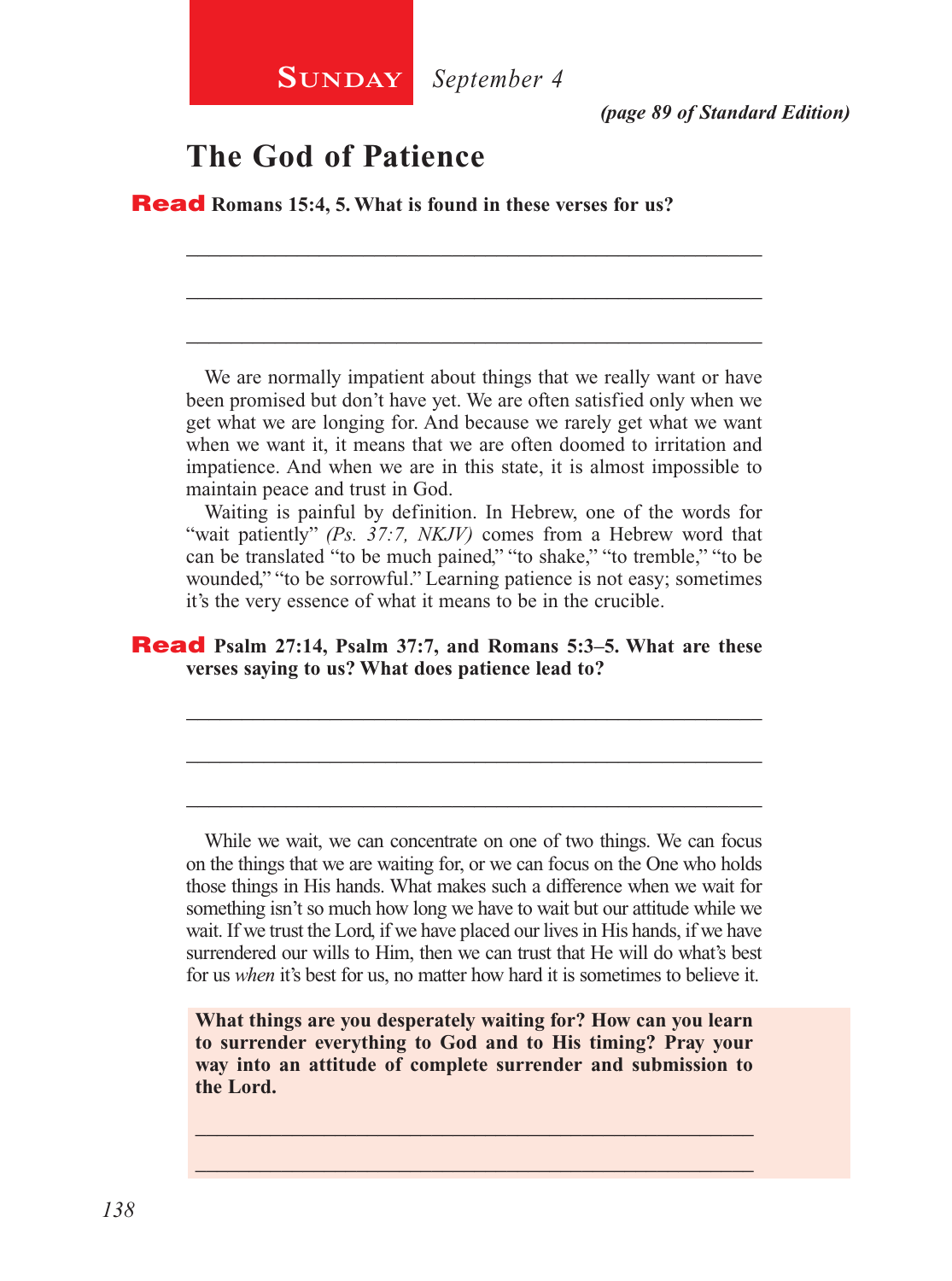

*(page 90 of Standard Edition)*

# **In God's Time**

**Read** Romans 5:6 and Galatians 4:4. What do they tell us about God's **timing?**

\_\_\_\_\_\_\_\_\_\_\_\_\_\_\_\_\_\_\_\_\_\_\_\_\_\_\_\_\_\_\_\_\_\_\_\_\_\_\_\_\_\_\_\_\_\_\_\_\_\_\_\_

\_\_\_\_\_\_\_\_\_\_\_\_\_\_\_\_\_\_\_\_\_\_\_\_\_\_\_\_\_\_\_\_\_\_\_\_\_\_\_\_\_\_\_\_\_\_\_\_\_\_\_\_

\_\_\_\_\_\_\_\_\_\_\_\_\_\_\_\_\_\_\_\_\_\_\_\_\_\_\_\_\_\_\_\_\_\_\_\_\_\_\_\_\_\_\_\_\_\_\_\_\_\_\_\_

In these verses, Paul tells us that Jesus came to die for us at exactly the right time. But Paul does not tell us why it was the right time. It is very easy to read these verses and wonder, *Why did Jesus wait for thousands of years until He came to the earth to deal with sin—didn't the universe understand that sin was a very bad thing long before then?*  We may ask why Jesus is waiting to come the second time, as well. We also may ask, *Why is the Lord waiting so long to answer my prayer?*

Think **about, for instance, the 70-week prophecy of Daniel 9:24–27, the prophecy that points to Jesus as the Messiah (review it if you need to). How long was this time period? What does this tell you about learning to wait for things in God's time, even if it takes what seems to us a long time?**

\_\_\_\_\_\_\_\_\_\_\_\_\_\_\_\_\_\_\_\_\_\_\_\_\_\_\_\_\_\_\_\_\_\_\_\_\_\_\_\_\_\_\_\_\_\_\_\_\_\_\_\_

\_\_\_\_\_\_\_\_\_\_\_\_\_\_\_\_\_\_\_\_\_\_\_\_\_\_\_\_\_\_\_\_\_\_\_\_\_\_\_\_\_\_\_\_\_\_\_\_\_\_\_\_

\_\_\_\_\_\_\_\_\_\_\_\_\_\_\_\_\_\_\_\_\_\_\_\_\_\_\_\_\_\_\_\_\_\_\_\_\_\_\_\_\_\_\_\_\_\_\_\_\_\_\_\_

There are many important spiritual reasons why we will experience waiting times. First, waiting can refocus our attention away from "things" and back to God Himself. Second, waiting allows us to develop a clearer picture of our own motives and desires. Third, waiting builds perseverance—spiritual stamina. Fourth, waiting opens the door to developing many spiritual strengths, such as faith and trust. Fifth, waiting allows God to put down other pieces in the puzzle of the bigger picture. Sixth, we may never know the reason we have to wait; hence, we learn to live by faith. Can you think of any other reasons for waiting?

**What examples can you find in the Bible of God doing things in His own time that can help you learn to trust that He will do for you what's right in His own time, as well? (Think, for instance, about Abraham and Sarah and the promise of a son.) At the same time, ask yourself, "What might I be doing that could be delaying the answer to a prayer that could have been answered long ago?"**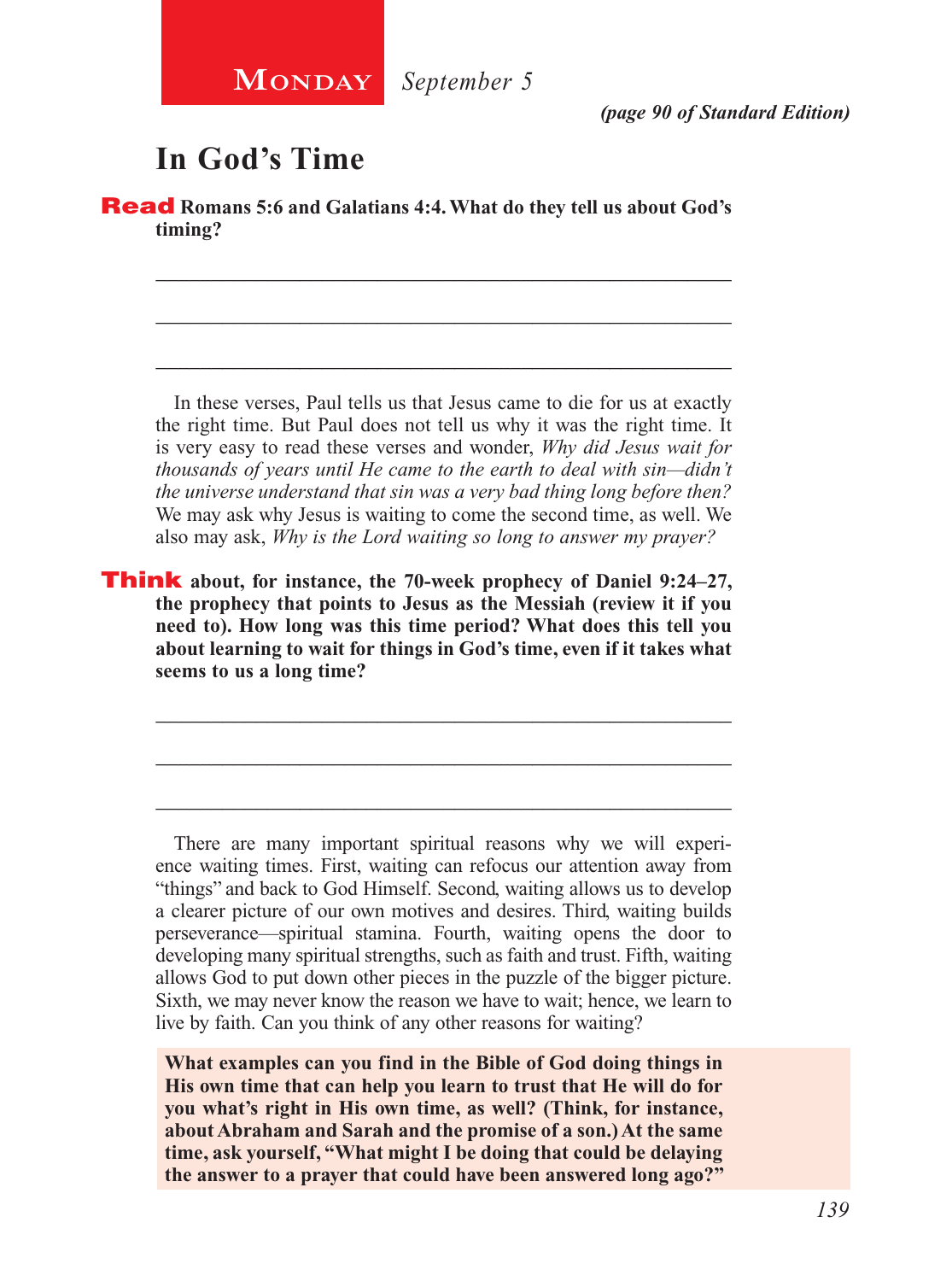**TUESDAY** *September 6* 

*(page 91 of Standard Edition)*

## **David: An Object Lesson in Waiting**

In 1 Samuel 16:1–13, we see David anointed by Samuel as king. However, it was a long journey from the fields of his father, Jesse, to the throne in Jerusalem. No doubt, at times, he felt he was in the midst of a crucible.

First, the lad is called to play music to soothe Saul's troubled spirit *(1 Samuel 16)*. Later, he becomes Israel's hero as he kills Goliath *(1 Samuel 17).* Then there are many years during which David is running for his life. Both Saul and his son Jonathan know that David is destined to be the next king *(1 Sam. 23:17, 1 Sam. 24:20)*. But David does nothing to advance his God-given destiny. In fact, he appears to do the opposite. Even when Saul tries to kill him and David snips a piece of cloth off the king's robe, he wishes he had never done such a thing *(1 Sam. 24:5–7)*. Again when Saul is trying to kill David, David refuses to kill Saul when the opportunity arises *(1 Sam. 26:7–11)*.

**Read** 1 Samuel 26:1–11. Why does David refuse to kill Saul? What **principles does this teach us about the way God brings about His plans for our lives?**

\_\_\_\_\_\_\_\_\_\_\_\_\_\_\_\_\_\_\_\_\_\_\_\_\_\_\_\_\_\_\_\_\_\_\_\_\_\_\_\_\_\_\_\_\_\_\_\_\_\_\_\_

\_\_\_\_\_\_\_\_\_\_\_\_\_\_\_\_\_\_\_\_\_\_\_\_\_\_\_\_\_\_\_\_\_\_\_\_\_\_\_\_\_\_\_\_\_\_\_\_\_\_\_\_

\_\_\_\_\_\_\_\_\_\_\_\_\_\_\_\_\_\_\_\_\_\_\_\_\_\_\_\_\_\_\_\_\_\_\_\_\_\_\_\_\_\_\_\_\_\_\_\_\_\_\_\_

\_\_\_\_\_\_\_\_\_\_\_\_\_\_\_\_\_\_\_\_\_\_\_\_\_\_\_\_\_\_\_\_\_\_\_\_\_\_\_\_\_\_\_\_\_\_\_\_\_\_\_\_

\_\_\_\_\_\_\_\_\_\_\_\_\_\_\_\_\_\_\_\_\_\_\_\_\_\_\_\_\_\_\_\_\_\_\_\_\_\_\_\_\_\_\_\_\_\_\_\_\_\_\_\_

\_\_\_\_\_\_\_\_\_\_\_\_\_\_\_\_\_\_\_\_\_\_\_\_\_\_\_\_\_\_\_\_\_\_\_\_\_\_\_\_\_\_\_\_\_\_\_\_\_\_\_\_

Now **read 1 Samuel 26:12–25. How does David's refusal to kill Saul affect Saul? What does this teach us about the advantages of waiting for God?**

Looking at the whole of David's road to the throne, we could perhaps summarize it in a short sentence—don't grab what God has not yet given. God's gifts are always best received from His hand and in His time. This may require a very long time of waiting. Bean sprouts may literally grow up within hours, while an oak tree will take many years. But then when the strong winds come, the tree will not be uprooted.

**Think about how easily David could have justified killing Saul. (After all, David was told he'd have the throne, and Saul was so evil anyway.) Yet, his actions speak of true faith in God. What conclusion might you be able to draw from this example for yourself in light of whatever you might be waiting for?**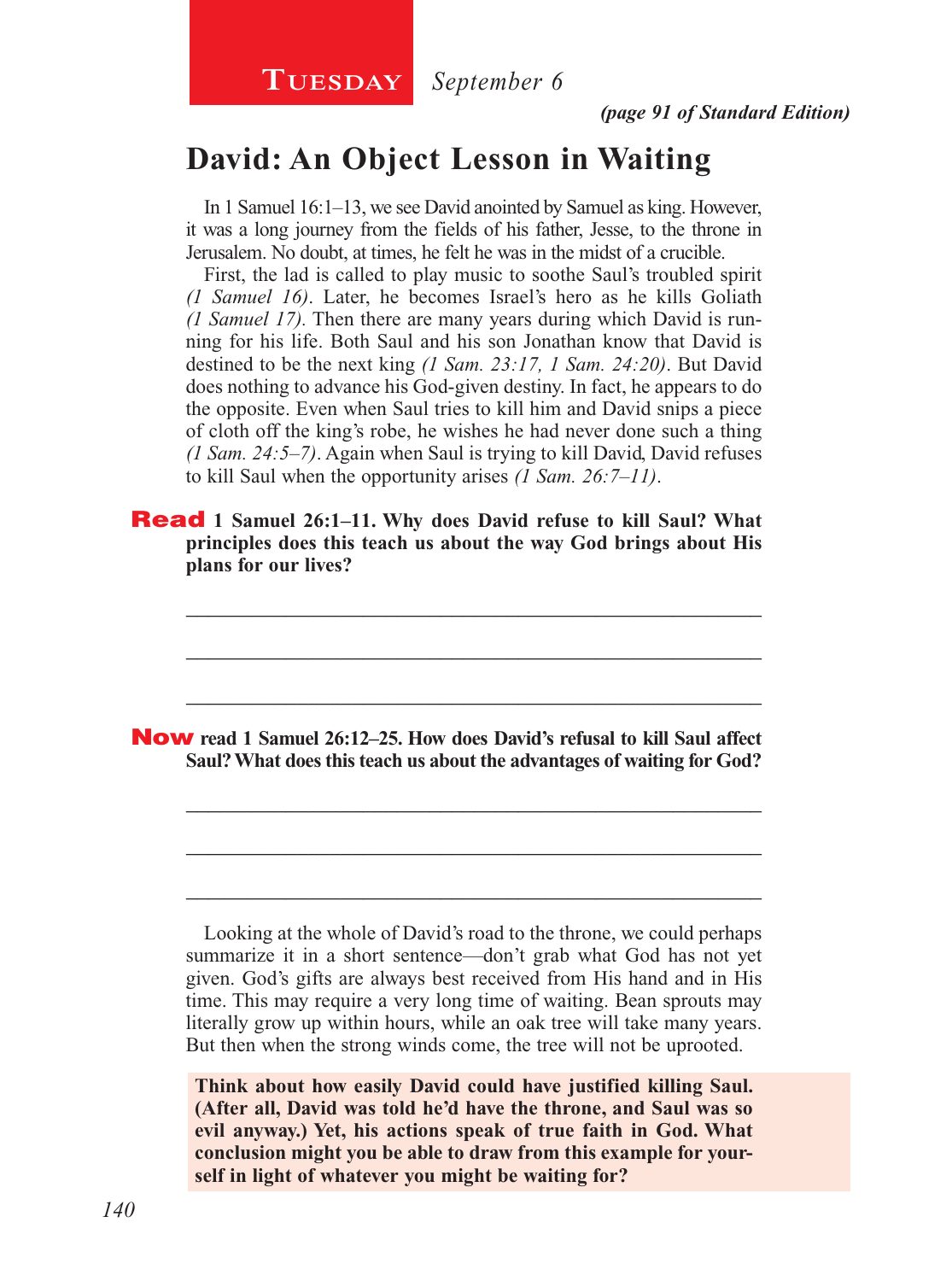**WEDNESDAY** September 7

*(page 92 of Standard Edition)*

## **Elijah: The Problem of Rushing**

The showdown on top of Mount Carmel had ended *(1 Kings 18)*. Fire had come out of heaven, all the people had acknowledged the true God, and the false prophets had been put to death. God had been vindicated. You would have thought that Elijah had been growing in spiritual strength as the day went on, but suddenly he heard something that terrified him so much that he wanted to die. Read the rest of the story in 1 Kings 19:1–9. The last words in the text are worrisome: "And the word of the Lord came to him: 'What are you doing here, Elijah?' " *(1 Kings 19:9, NIV).* Evidently, Elijah's fear caused him to run and find himself in the wrong place.

After **such a powerful intervention by the Lord on Mount Carmel, Elijah should have been full of faith and trust; instead, he ran in fear for his life. What lesson can we learn from this bad example?**

This story illustrates something important: when we rush, we can very easily find ourselves in the wrong place. In Elijah's case, it was his fear that caused him to be overwhelmed and rush into the desert, wishing that he had never been born. But there are other things that cause us to rush outside of God's plan for us.

\_\_\_\_\_\_\_\_\_\_\_\_\_\_\_\_\_\_\_\_\_\_\_\_\_\_\_\_\_\_\_\_\_\_\_\_\_\_\_\_\_\_\_\_\_\_\_\_\_\_\_\_

\_\_\_\_\_\_\_\_\_\_\_\_\_\_\_\_\_\_\_\_\_\_\_\_\_\_\_\_\_\_\_\_\_\_\_\_\_\_\_\_\_\_\_\_\_\_\_\_\_\_\_\_

\_\_\_\_\_\_\_\_\_\_\_\_\_\_\_\_\_\_\_\_\_\_\_\_\_\_\_\_\_\_\_\_\_\_\_\_\_\_\_\_\_\_\_\_\_\_\_\_\_\_\_\_

\_\_\_\_\_\_\_\_\_\_\_\_\_\_\_\_\_\_\_\_\_\_\_\_\_\_\_\_\_\_\_\_\_\_\_\_\_\_\_\_\_\_\_\_\_\_\_\_\_\_\_\_

\_\_\_\_\_\_\_\_\_\_\_\_\_\_\_\_\_\_\_\_\_\_\_\_\_\_\_\_\_\_\_\_\_\_\_\_\_\_\_\_\_\_\_\_\_\_\_\_\_\_\_\_

\_\_\_\_\_\_\_\_\_\_\_\_\_\_\_\_\_\_\_\_\_\_\_\_\_\_\_\_\_\_\_\_\_\_\_\_\_\_\_\_\_\_\_\_\_\_\_\_\_\_\_\_

Read **the following texts. What things caused the characters depicted here to rush outside of God's will?** *Gen. 16:1–3; Num. 20:10–12; Judg. 14:1–3; Matt. 20:20, 21; Luke 9:52–56; Acts 9:1.*

How easy it is to let such things as ambition, anger, passion, lack of faith, or a supposed "zeal" for the Lord cause us to rush ahead to where we shouldn't be. No one is immune to this danger. The key is to cultivate a trusting faith in the goodness and mercy of God, who we know loves us and wants what's best for us. This doesn't happen automatically. Faith might be a gift, but it's a gift that needs to be cultivated, nurtured, and jealously guarded.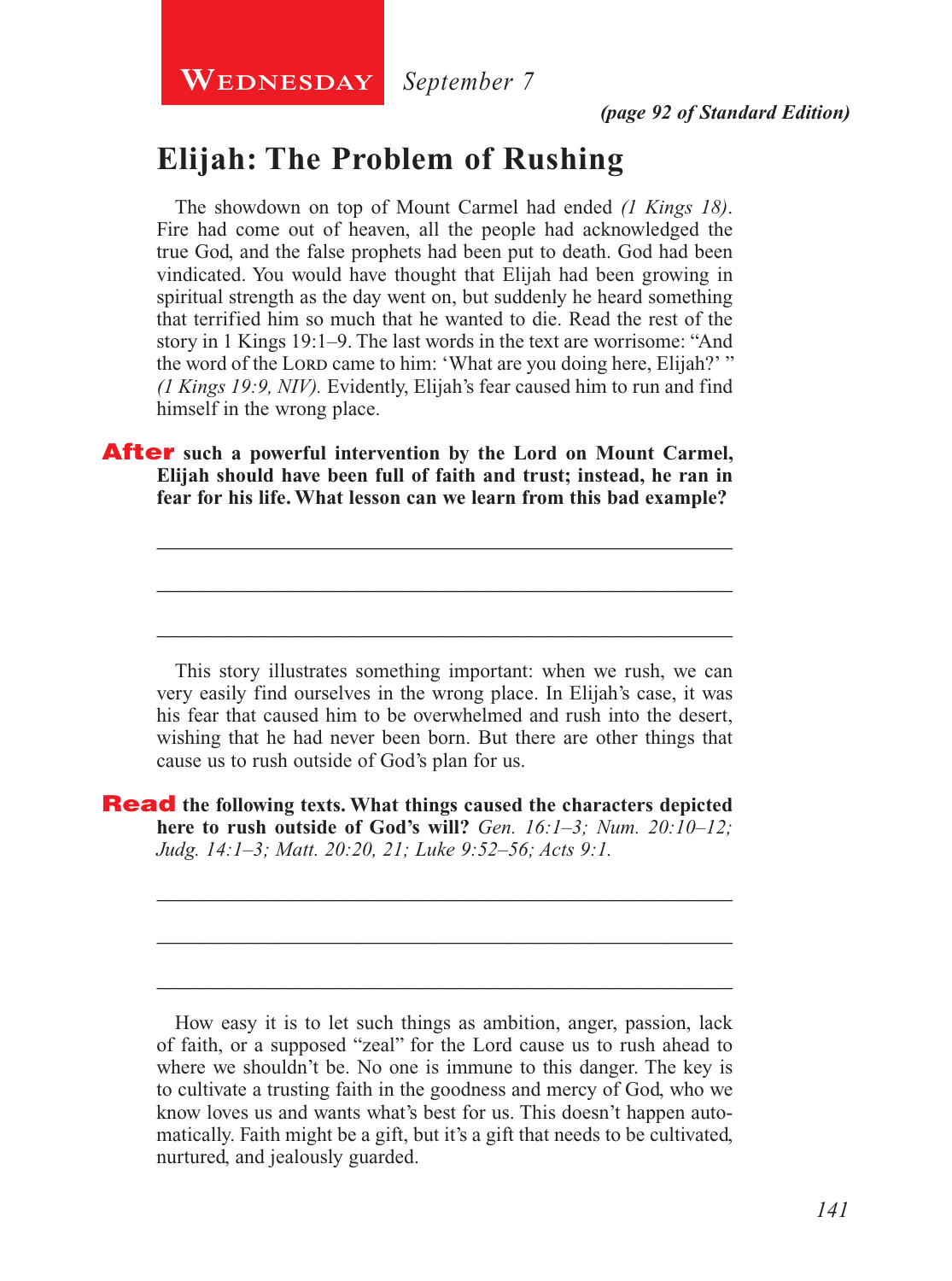**Thursday** *September 8*

*(page 93 of Standard Edition)*

## **Learning to Take Delight in the Lord**

**"Take delight in the Lord, and he will give you the desires of your heart"** *(Ps. 37:4, NRSV).*

Psalm 37:4 is a wonderful promise. Imagine getting what you have always wanted. But getting the desires of our hearts hinges on having hearts that take delight in the Lord. So, what does it mean to "take delight in the Lord"?

Read Psalm 37:1–11. The context for Psalm 37:4 is, perhaps, a little surprising. David is writing about being surrounded by people who are working against God and against him. When people are working against us, the natural response is often to get angry or to set out to justify ourselves. But David advises something different.

### **In** the following verses, what is David's counsel to God's people in this **situation?**



Read **Psalm 37:4 again. In the context of the verses you have just made comments on, what does it mean to "take delight in the LORD"?** 

David is repeating again and again, in different ways, "Trust God." Trust Him to act. Don't get upset, because God is your God, and He is working for you—even right now. You don't have to charge in and try to sort things out by yourself. Your Father in heaven is in charge. Trust Him. Trust Him completely.

\_\_\_\_\_\_\_\_\_\_\_\_\_\_\_\_\_\_\_\_\_\_\_\_\_\_\_\_\_\_\_\_\_\_\_\_\_\_\_\_\_\_\_\_\_\_\_\_\_\_\_\_

It is in this context that David writes about taking delight in the Lord. To take delight in God means that we live in a state of perfect trust. Nothing can ruffle our peace, because God is here and at work. We can praise Him, we can even smile, because no one can outwit our God! When we can learn to do this, we really will receive what our hearts long for, because we will receive what our loving Father wants to give us, at the time that most benefits us and His kingdom.

How can you learn to "take delight in the LORD"? Spend some **time in prayer, seeking God's guidance as to how this may become a reality in your life.**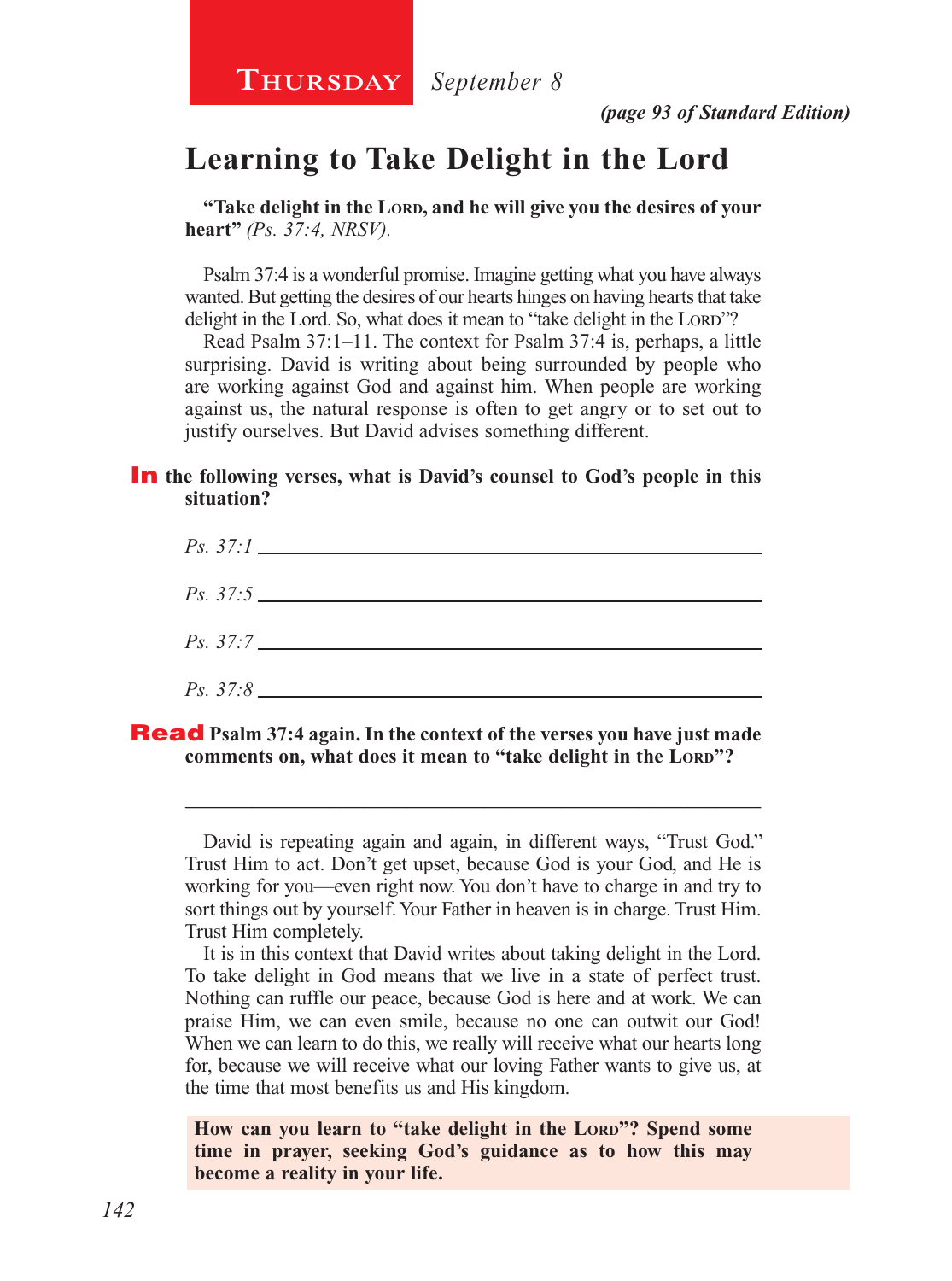

**Further Thought:** Read Ellen G. White, "The Anointing of David," pp. 637–642, in *Patriarchs and Prophets*.

God's plan for us may require that we do a lot of waiting, and this really can feel like a crucible. Learning patience during this time can happen as we focus on the person of God and trust that He is acting for us. There are many reasons for waiting, but all are concerned with the fulfillment of God's plans for us and His kingdom. We can lose much if we rush ahead of God, but we can gain much by maintaining an attitude of trust and delight in Him.

The Lord weighs and measures every trial.

"I cannot read the purpose of God in my affliction, but He knows what is best, and I will commit my soul, body, and spirit to Him as unto my faithful Creator. 'For I know whom I have believed, and am persuaded that he is able to keep that which I have committed unto him against that day' (2 Tim. 1:12). If we educated and trained our souls to have more faith, more love, greater patience, and a more perfect trust in our heavenly Father, I know we would have more peace and happiness day by day as we pass through the conflicts of this life.

"The Lord is not pleased to have us fret and worry ourselves out of the arms of Jesus. More is needed of the quiet waiting and watching combined. We think unless we have feeling that we are not in the right track, and we keep looking within for some sign befitting the occasion; but the reckoning is not of feeling but of faith."—Ellen G. White, *Selected Messages*, book 2, p. 242.

## Discussion Questions:

Ê **What does it mean that Jesus "weighs and measures" every trial? How can knowing this help us while we wait?**

 $\bullet$  Ask people in class to give personal testimonies as to what patient **waiting is all about. What were their fears, their joys? How did they cope? What did they learn? What promises did they cling to?**

 $\bullet$  What can you do as a church or a class to help others who are **in the crucible as they await God's timing for something?**

Í **What is the role of prayer in the development of patience? Are there others you can pray for so that the Spirit will develop patience in their lives?**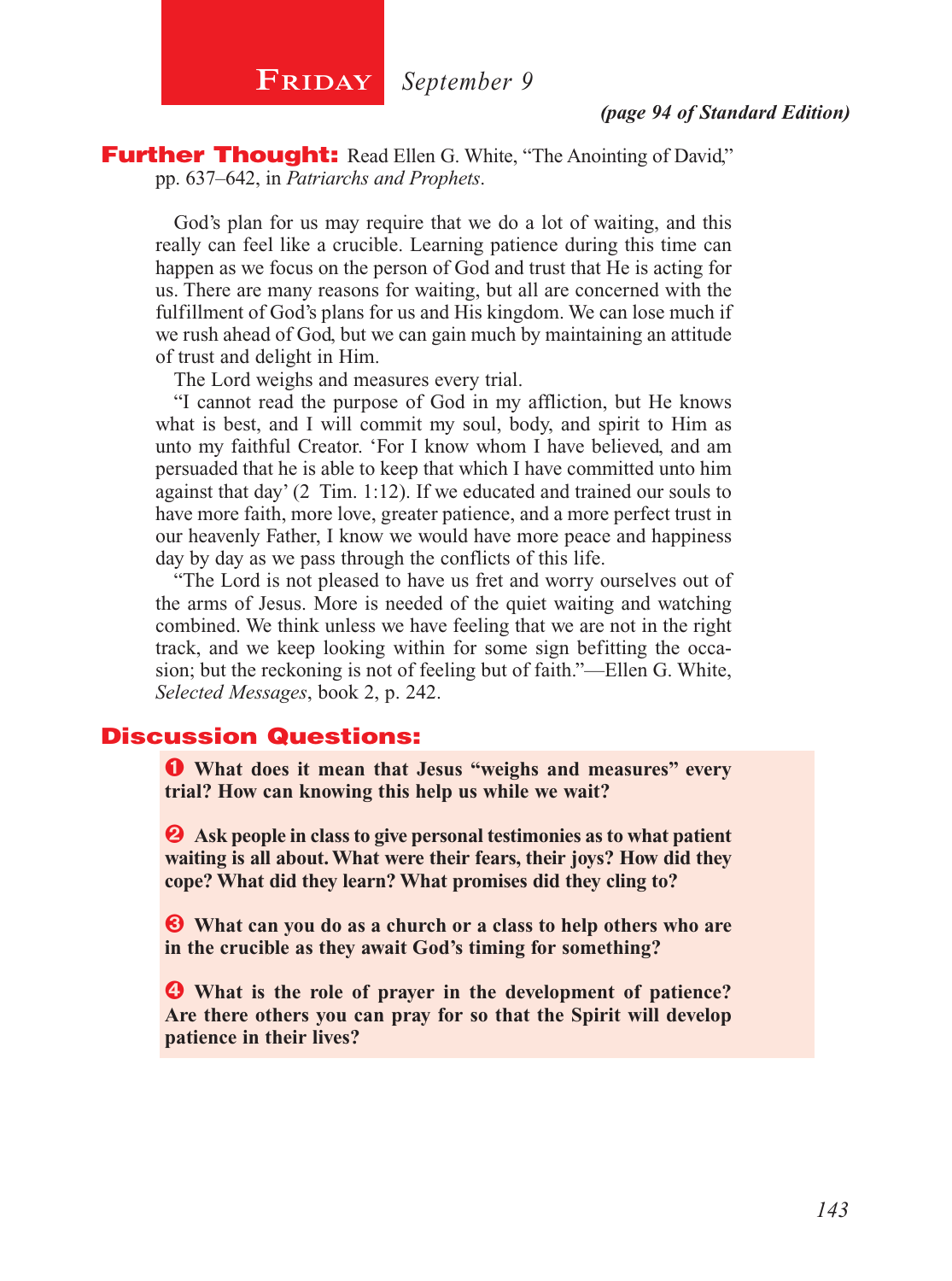INSIDES*tory* 

# Part 11: The Final Attack

### *By* Andrew McChesney

Two weeks before Father's baptism, he inexplicably grew angry after guests left the house following a small-group Bible study in Manaus, Brazil, on Friday evening. He announced that he would sleep in the living room.

The night was darker than usual. Electricity went out in the neighborhood, leaving the houses and streets in pitch blackness.

About 1:00 a.m., Junior woke up to the sound of a voice shrieking that Father was not going to be baptized.

Junior was scared and didn't know what to do. He stayed in his room to see what would happen.

The voice screamed again, saying that Father was not going to be baptized. Junior waited.

He heard someone enter his room.

"Please, Son, pray with me," Father said. "The enemy is attacking again." Another voice spoke. "What are you doing?" It was Mother. When she heard the screams from the living room, she had sunk onto her knees and began to pray. Now she invited Father and Junior to join her in pleading for Jesus to chase away the evil spirits.

After some minutes of prayer, Mother suggested that they step outside the house where they would be able to see one another in the dim moonlight.

Outside, Father said he was thirsty. Junior volunteered to go back in and fetch a glass of water. In the kitchen, he spotted a mysterious dark spot on the floor. Calling for Mother, he pointed at the spot and asked, "What's that?" Mother looked closely at the floor. "That's hair!" she said.

Back outside, Junior and Mother took a closer look at Father. Big tufts of hair were missing from his head. It looked as if someone had taken a pair of scissors and chopped off his hair haphazardly.

Father put his hands to the top of his head and winced.

"I'll have to shave my head," he said. "I don't care if I'm bald."

When the sun rose on Sabbath morning, Father felt terribly tired. He was unusually weak after the nighttime attack by evil spirits, as if he had received a severe beating. He decided to pray at home instead of going to church.

After Mother and Junior left, he prayed, "Jesus, don't let them take over my body. Please be close to me. I don't want to be possessed anymore."

Opening his Bible, he read in Psalms 37:5, "Commit your way to the Lord, trust also in Him, and He shall bring it to pass" *(NKJV).*

Father understood that Jesus was telling him not to be afraid. Jesus would guide him to his baptism. Sure enough, evil spirits never possessed Father again after that Friday night. But he could still hear them.

*Your Thirteenth Sabbath Offering will help open eight churches in the South American Divi* $s$ ion, including four in Brazil, where Father (EDUARDO FERREIRA DOS SANTOS) and his family live.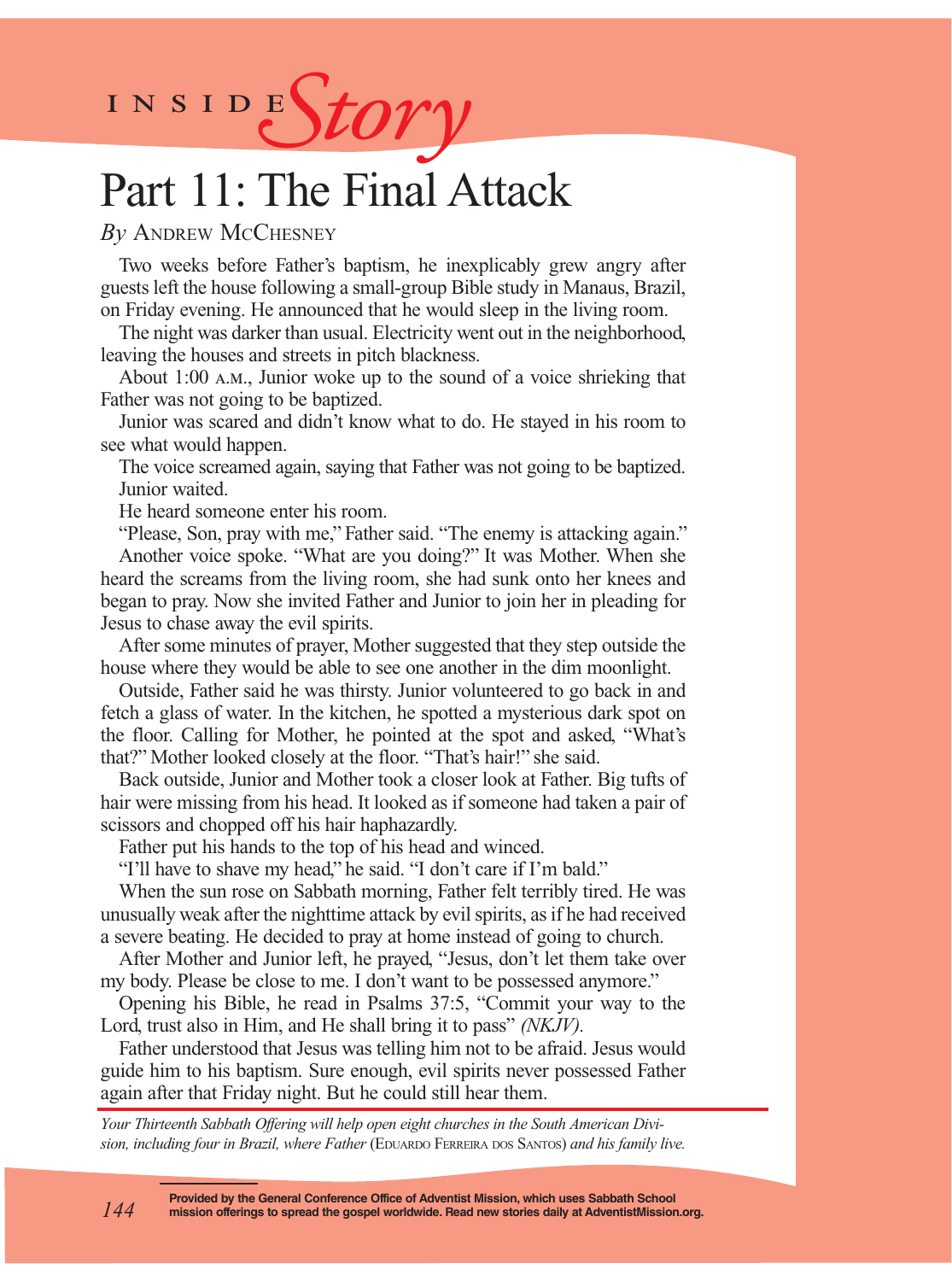### Key Text: *Galatians 5:22*

### Study Focus: *1 Samuel 26; Ps. 37:1–11; Rom. 5:3–5; Rom. 15:4, 5.*

## *Part I: Overview*

Hope and meekness, as essential tools for overcoming crucibles, are both defined by waiting. However, the concept of biblical waiting is not only about waiting but also waiting with patience. This patience is not a political stratagem but is part of the fruit of the Spirit. God's people wait patiently in the crucible, because God Himself is patient. God is patient because He is loving in character and because He also chooses the best moment to intervene. But that best moment is calculated by God to offer as much time as possible for the salvation of as many people as possible. Again, waiting is possible only when we trust the One for whom we are waiting.

**Lesson Themes:** This week's lesson highlights two major themes.

- 1. We understand that patient waiting is part of the fruit of the Spirit and is crucial in our overcoming crucibles.
- 2. Waiting patiently becomes possible when we know and trust the person we are waiting for.

## *Part II: Commentary*

### **The Patience of God**

One biblical expression that describes God's patience is "slow to anger" *(Neh. 9:16, 17; see also Exod. 34:6, Num. 14:18, Ps. 103:8, Jon. 4:2, Nah. 1:3).* Notice that most of these texts place the expression "slow to anger" in the context of other divine descriptions, such as God is "abundant in lovingkindness," "compassionate and gracious," "merciful." In addition, the Bible presents God as "putting up" with people *(Gen. 18:17–33; Num. 14:27; Deut. 8:2; Neh. 9:30, 31; Ps. 78:38; Isa. 42:14; Ezek. 20:17; Acts 13:18; 1 Pet. 3:20).* At the same time, it is emphasized that God is "abounding in goodness and truth" *(Exod. 34:6, NKJV)* and is the Author of "wondrous deeds" *(Neh. 9:17, NASB).* At the same time, He "by no means clears the guilty" *(Num. 14:18, NKJV; see also Nah. 1:3, 1 Pet. 3:20).* 

Thus, clearly God's patience is not to be confused with indifference, powerlessness, or undecidedness. Neither is God's patience a facade for calculating the best time for revenge. Rather, God is patient because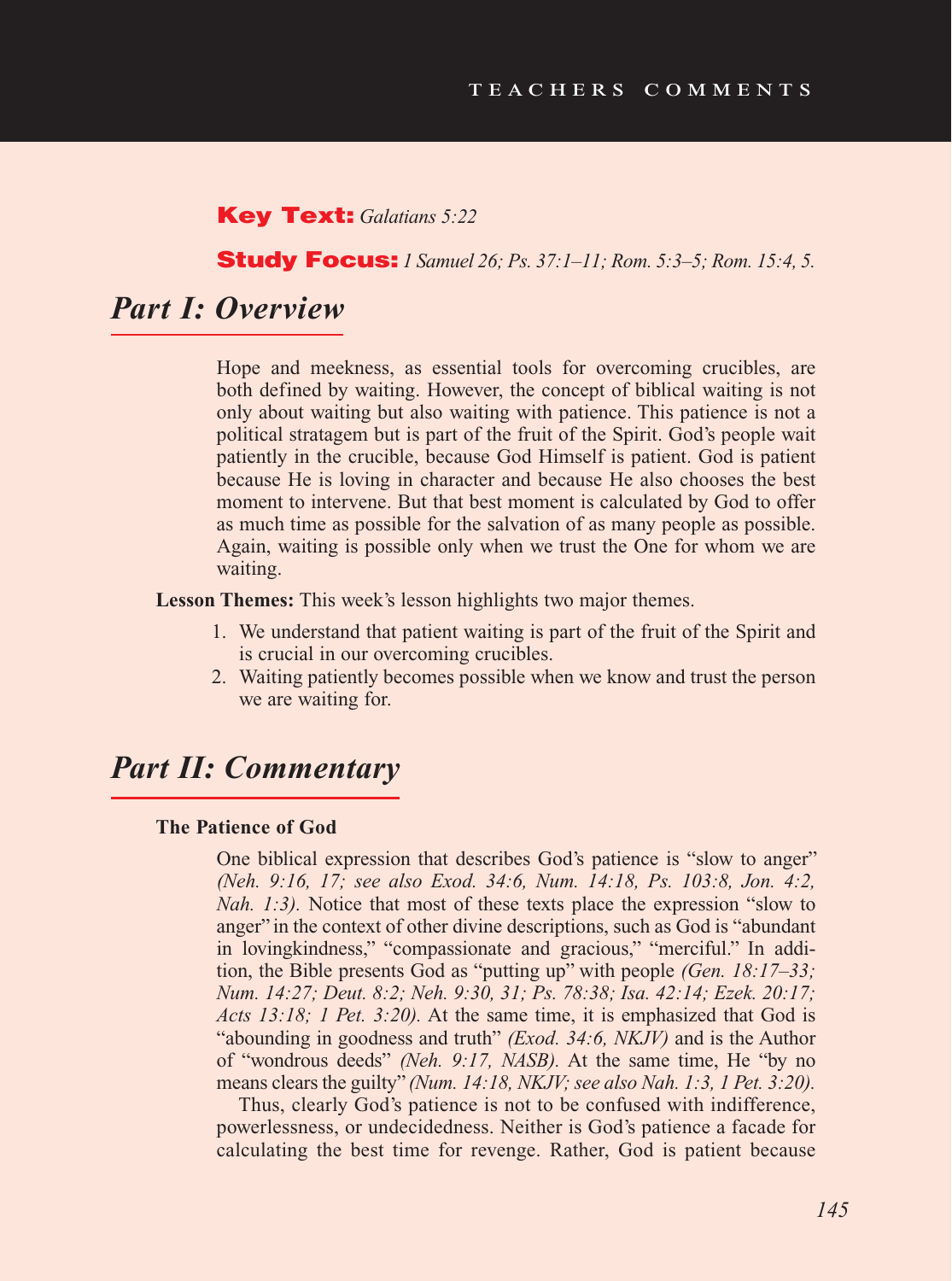He abounds in love for us and wants to save as many as possible. Paul asks us rhetorically: "Or do you despise the riches of His goodness, forbearance, and longsuffering, not knowing that the goodness of God leads you to repentance?" *(Rom. 2:4, NKJV; see also Rom. 9:22–24).* Peter also declares that "the longsuffering of our Lord is salvation" *(2 Pet. 3:15, NKJV)* because "the Lord is not slack concerning His promise, as some count slackness, but is longsuffering toward us, not willing that any should perish but that all should come to repentance" *(see in the larger context of 2 Pet. 3:9, NKJV).*

### **Our Patience**

The biblical explanation of God's patience will help all Christians, and especially us as Seventh-day Adventists, to understand the delay of the second coming of Jesus. In addition, it will help us evaluate and grow our own patience. A brief, noncomprehensive biblical study on patience produces several points:

- 1. The Bible teaches that patience is an integral part of Christian life and comes from God. God clothes us with patience, together with mercy, humility, and meekness, because "Christ is all and in all" *(Col. 3:11, NKJV)*, and because God has "elected" us *(see Col. 3:12).* Jesus works in us His patience *(1 Tim. 1:16).* We are patient because of the "calling" that God extended to us *(Eph. 4:1, 2; 2 Tim. 4:2).* Christian patience is part of the fruit produced by the Holy Spirit *(Gal. 5:22).* It comes in a package with other Christian virtues, such as love, hope, and meekness *(Gal. 5:22; Col. 3:12; Eph. 4:1, 2; 2 Tim. 4:2)*. Love is patient *(1 Cor. 13:4)*, and our hope enables us to wait with patience *(Rom. 8:25).* We are strengthened through patience with joy *(Col. 1:11)*, and patience produces character *(Rom. 5:3, 4; James 1:3, 4).*
- 2. Patience is a key characteristic of the end-time remnant of God: "Here is the patience of the saints; here are those who keep the commandments of God and the faith of Jesus" *(Rev. 14:12, NKJV; see also Rev. 13:10).* The remnant understand that they must be patient until the coming of the Lord in the same way that a farmer is patient until the harvest is ready *(James 5:7, 8; see also Luke 8:15, Heb. 6:12, Heb. 10:36, Rev. 14:14–20).* We take courage from God's injunction to Habakkuk that even if, at times, certain end-time prophecies may appear to be far from their final fulfillment, we must persevere in our waiting: "The vision is yet for an appointed time; but at the end it will speak, and it will not lie. Though it tarries, wait for it; because it will surely come, it will not tarry" *(Hab. 2:3, NKJV).* God calls us to "be still, and know that I am God" *(Ps. 46:10).* David insists that a believer must learn to "wait on the LORD; be of good courage, and He shall strengthen your heart; wait, I say, on the Lord!" *(Ps. 27:14, NKJV)*.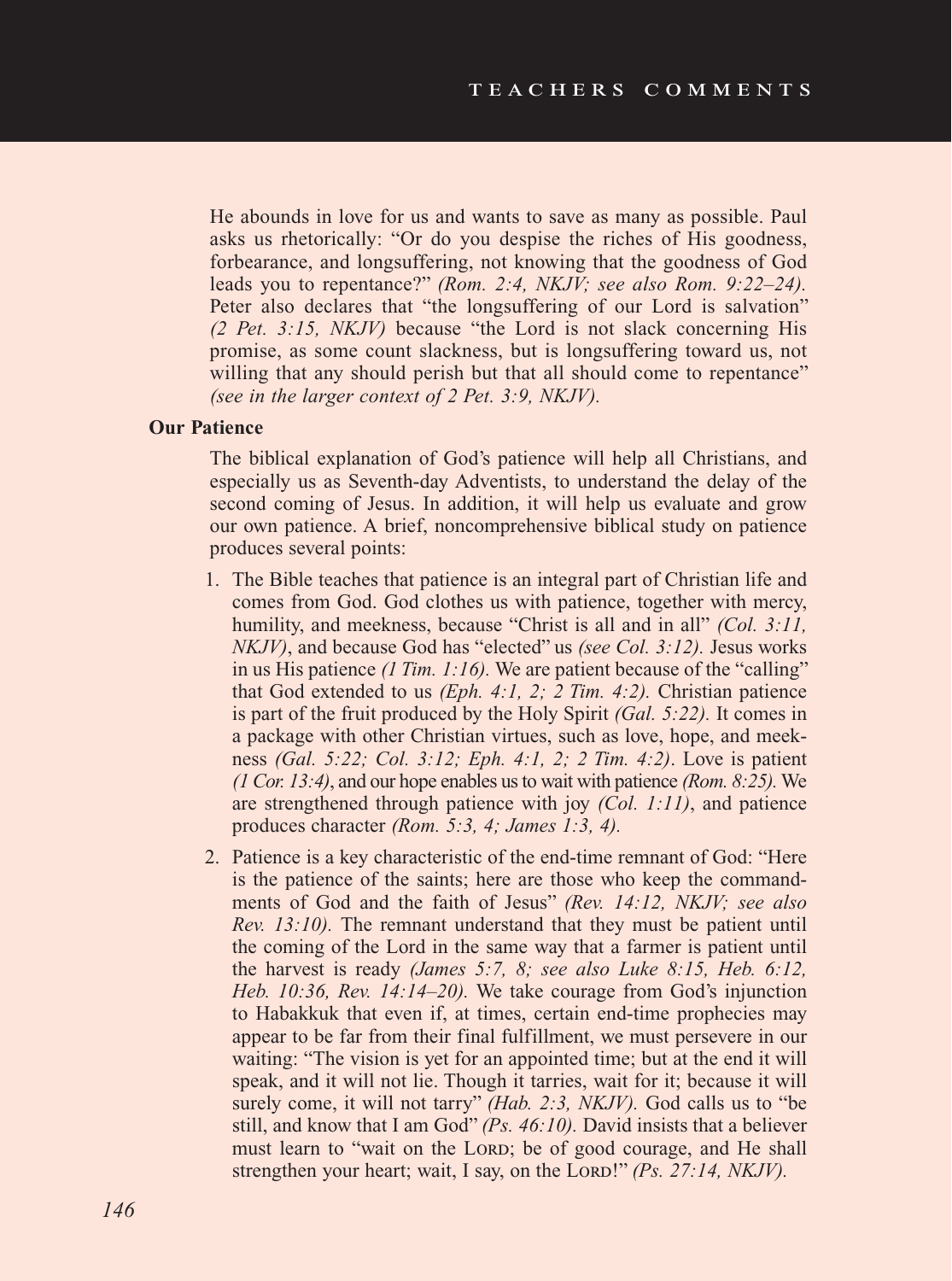3. In the meantime, an entire cloud of witnesses in patience cheers us on the way: "Therefore we also, since we are surrounded by so great a cloud of witnesses, let us lay aside every weight, and the sin which so easily ensnares us, and let us run with endurance the race that is set before us, looking unto Jesus, the author and finisher of our faith, who for the joy that was set before Him endured the cross, despising the shame, and has sat down at the right hand of the throne of God" *(Heb. 12:1, 2, NKJV).* Among the great examples of patience are Abraham *(Heb. 6:15)* and the prophets and Job, who prove "that the Lord is very compassionate and merciful" *(James 5:11, NKJV).* Jeremiah decided to wait on the Lord, no matter what: "I say to myself, 'The Lord is my portion; therefore I will wait for him' " *(Lam. 3:24, NIV)*, because "the Lord is good to those who wait for Him, to the soul who seeks Him" *(Lam. 3:25, NKJV).*

Paul explains that the examples we have in the Scriptures are appointed to help us develop our endurance and give us hope *(Rom. 15:4, 5).* Numerous other men and women of faith, both during and after the New Testament times, patiently endured tribulation and courageously bore God's name and cause: "And you have persevered and have patience, and have labored for My name's sake and have not become weary" *(Rev. 2:3, NKJV; see also Rom. 12:12, 2 Tim. 2:24, 2 Thess. 1:4, Rev 1:9, Rev. 2:19, Rev. 3:10).* Of course, Jesus is our greatest Example of patience and meekness in suffering: "Christ also suffered for us, leaving us an example, that you should follow His steps: 'Who committed no sin, nor was deceit found in His mouth'; who, when He was reviled, did not revile in return; when He suffered, He did not threaten, but committed Himself to Him who judges righteously" *(1 Pet. 2:21–23, NKJV).*

4. Yes, there are practical aspects of patience for this life: its opposite, impatience, ruins our present lives, and makes us fools *(Prov. 14:29; Prov. 15:18; Prov. 16:32; Prov. 25:15; Eccles. 7:8, 9)*. But patience is that virtue that God gives us in the crucible of tribulation that helps us overcome and secure eternal life. In His teachings about tribulation in the world, Jesus instructs us: " 'By your patience possess your souls' " *(Luke 21:19, NKJV).* The apostle Paul declares that God will give "eternal life to those who by patient continuance in doing good seek for glory, honor, and immortality" *(Rom. 2:7, NKJV)*. Through the prophet Isaiah, God promises us: "But those who wait on the LORD shall renew their strength; they shall mount up with wings like eagles, they shall run and not be weary, they shall walk and not faint" *(Isa. 40:31, NKJV; see also Ps. 37:7–9, Ps. 40:1).*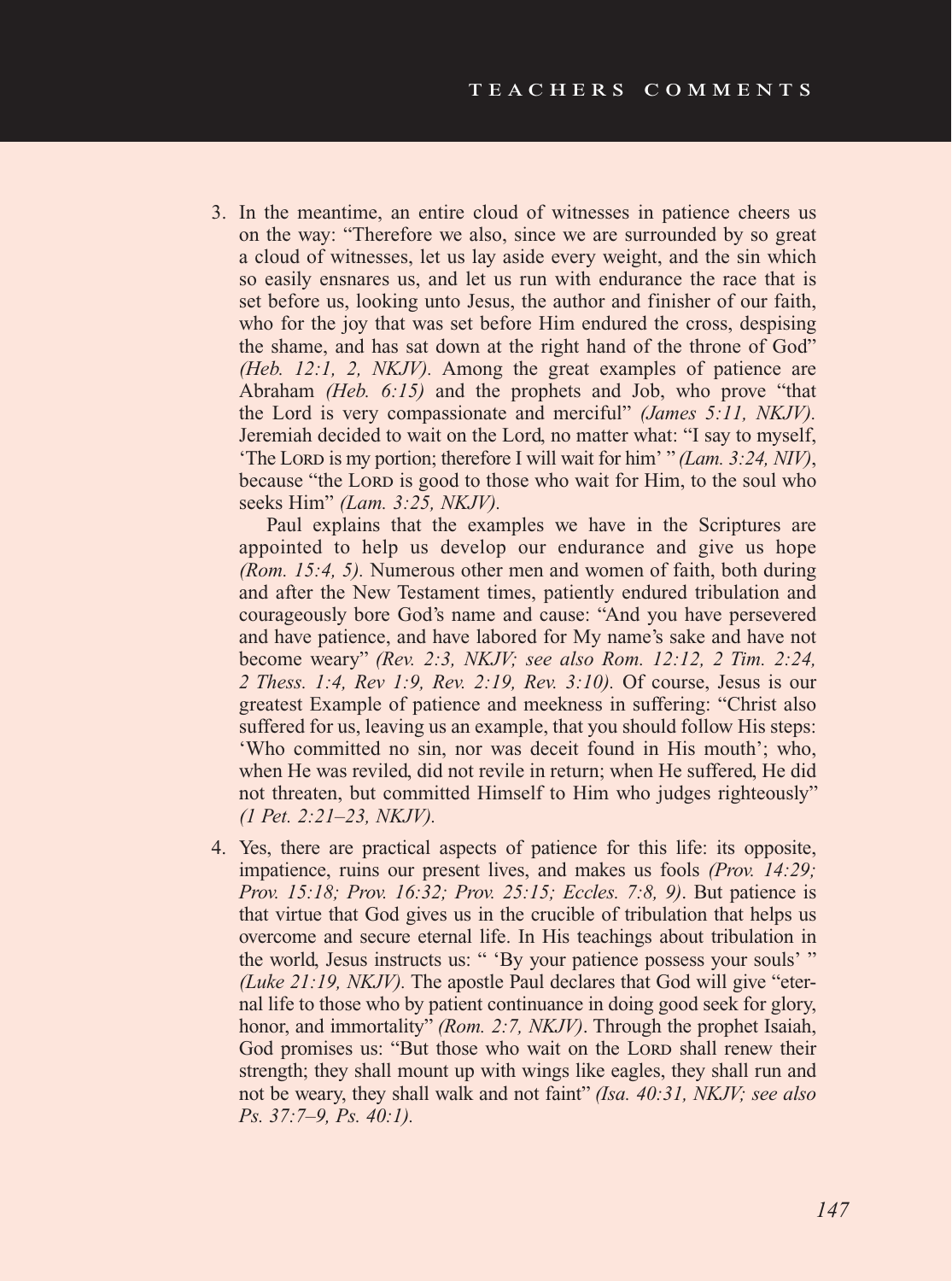#### **Patience Is Trusting**

Ian lay in the hospital with cancer. It was a hard winter, with extremely low temperatures. One morning, when the nurse entered his room to check on him, Ian told the nurse that his wife, Anastasia, would come to visit him that day. The nurse replied: "I do not think so, it is minus 30 degrees outside!" The man retorted: "I know my wife, and I trust her. She is special! When she promises something, she will fulfill that promise no matter what!" One hour later, Anastasia walked into Ian's hospital room. Later that day, the nurse told Ian: "I seriously doubted your wife would come. But now I know she is indeed special!" Our waiting is determined by our knowledge of, and trust in, the person we are waiting for. If we know God and trust Him, our waiting will not lead us to despair, but rather to a patient, and active, waiting.

## *Part III: Life Application*

**1. Our patience manifests itself—and, indeed, we sorely need it—in various aspects of life: family, business, health, spirituality, et cetera. However, our genuine patience will always be rooted in the fruit of the Spirit. Write down an evaluation of your patience in various areas of your life. What have you discovered? In which areas of your life can it be improved? How can you make that happen, with God's help?**

**2. Impatience is considered a characteristic of immaturity. Children generally find waiting difficult; mature people are able to wait more easily. The mature have been enabled by experience and by trust to wait patiently. Evaluate your spiritual maturity. How do you plan to continue growing in your patience?**